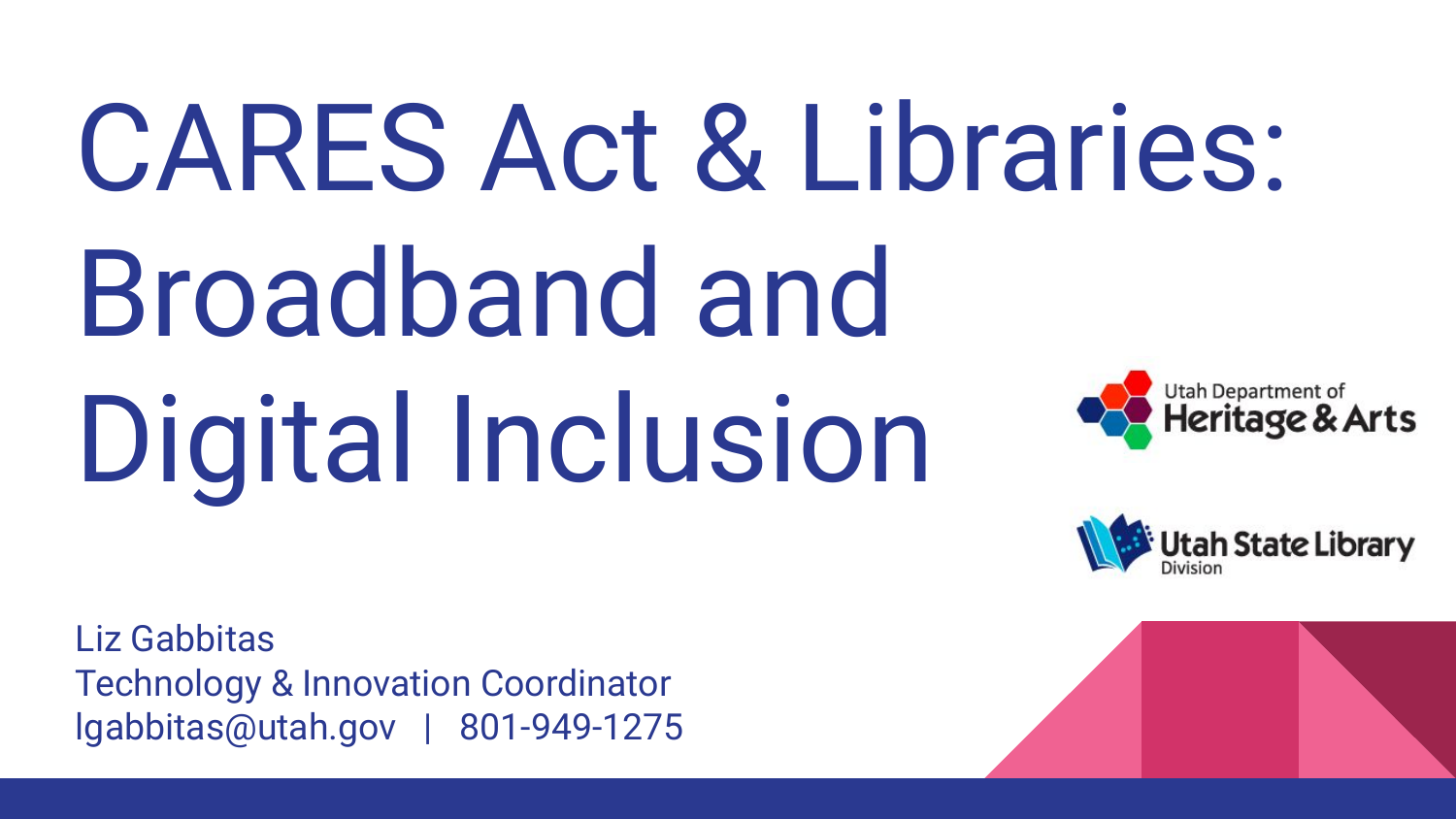### "To achieve [these] purposes, the funding is to be used as follows:

Primarily to address digital inclusion and related technical support;

Secondarily to address other efforts that prevent, prepare for, and respond to COVID-19."

CARES Act directive to IMLS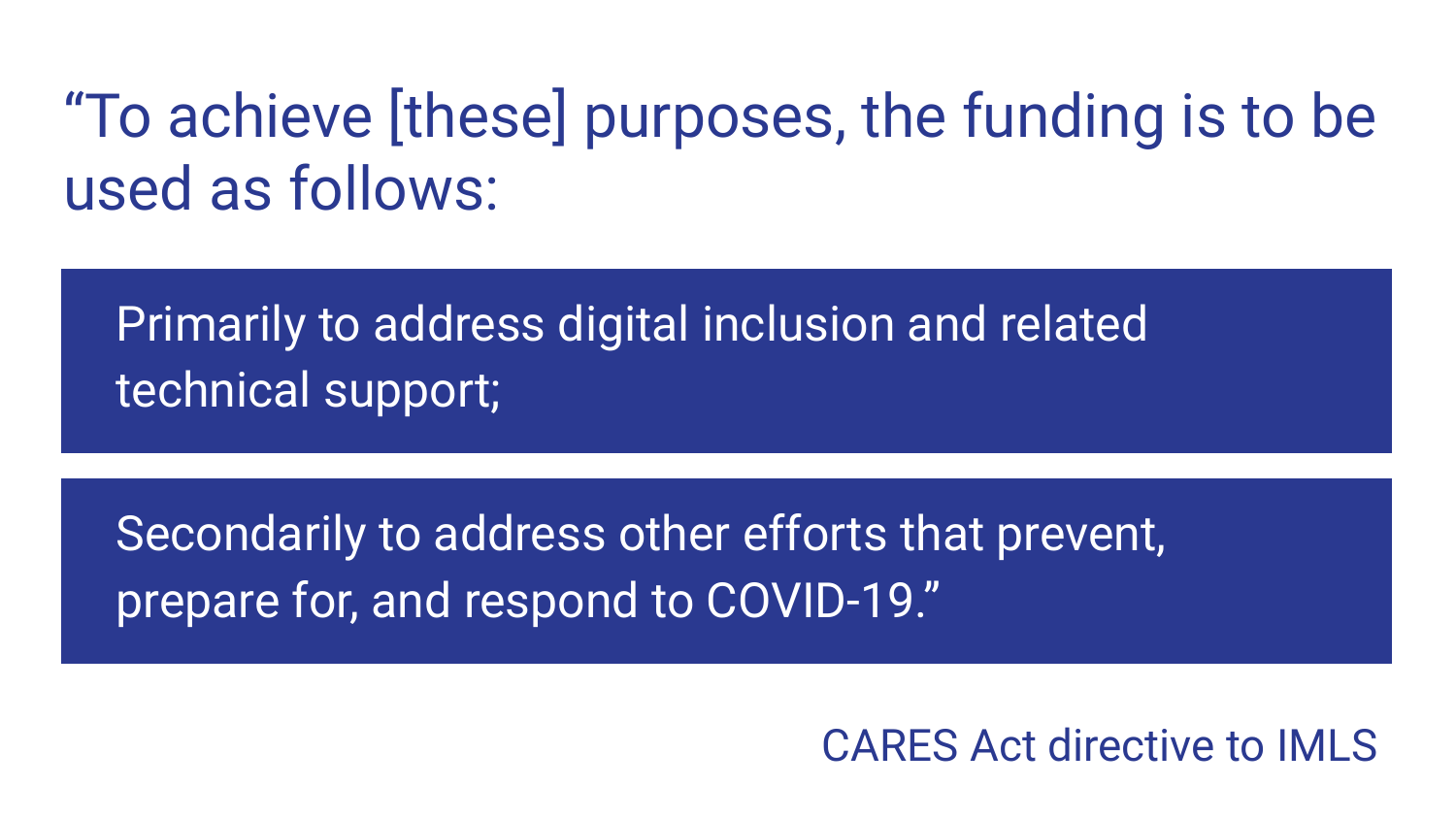### IMLS directive to State Library Agencies

"Expand digital network access"

"Purchase internet accessible devices" "Provide technical support services"

### IMLS provided criteria for need

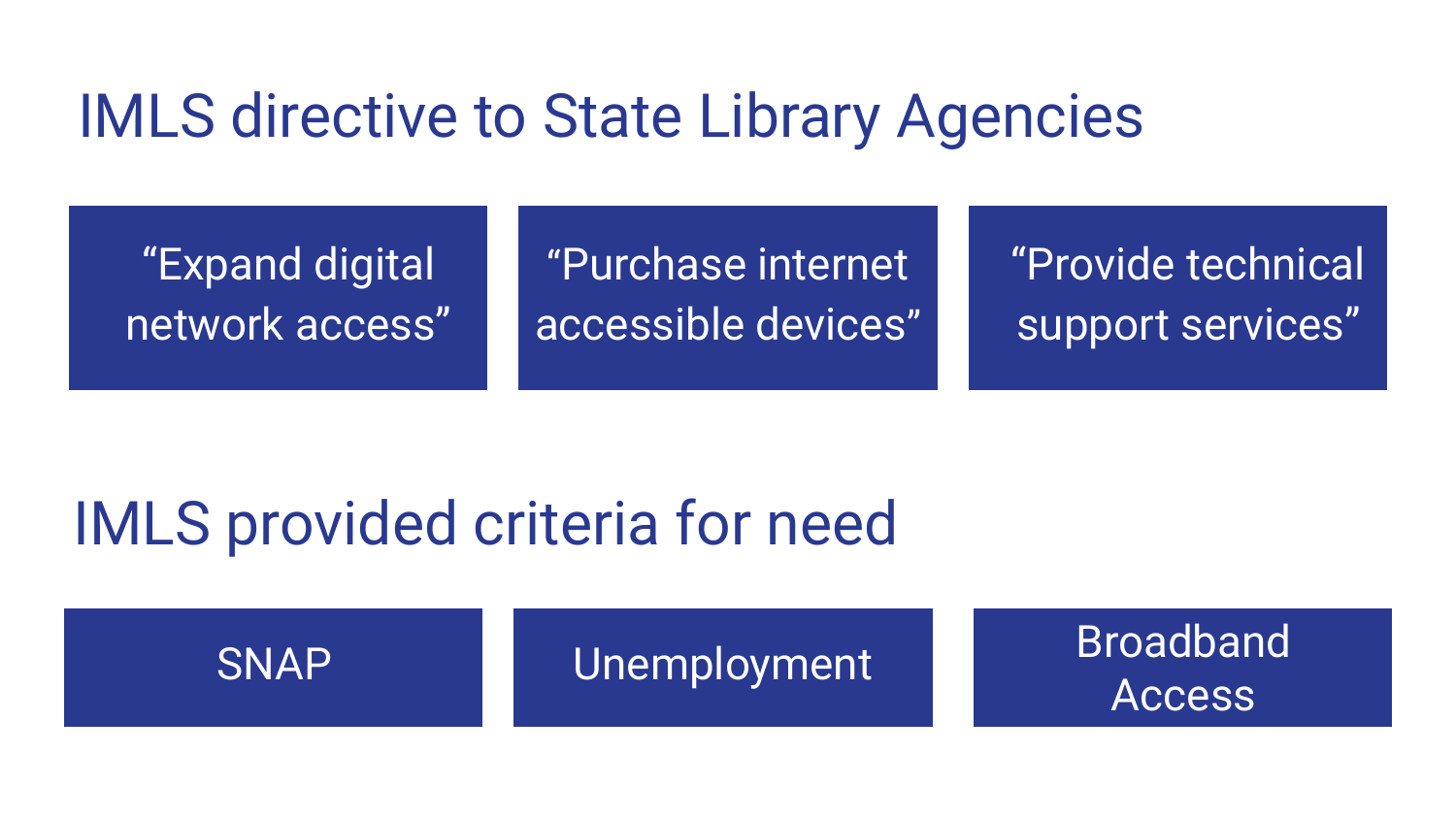### Our 3 Phase Approach

Phase 1

Phase 2

Phase 3

**Broadband**

35% of funds

Targeting areas of high need, all rural as of now

**Digital Inclusion**

50% of funds

All libraries are eligible, including tribal libraries and some museums

**Reserve** 15% of funds Looking for gaps after Phase 2 is well on its way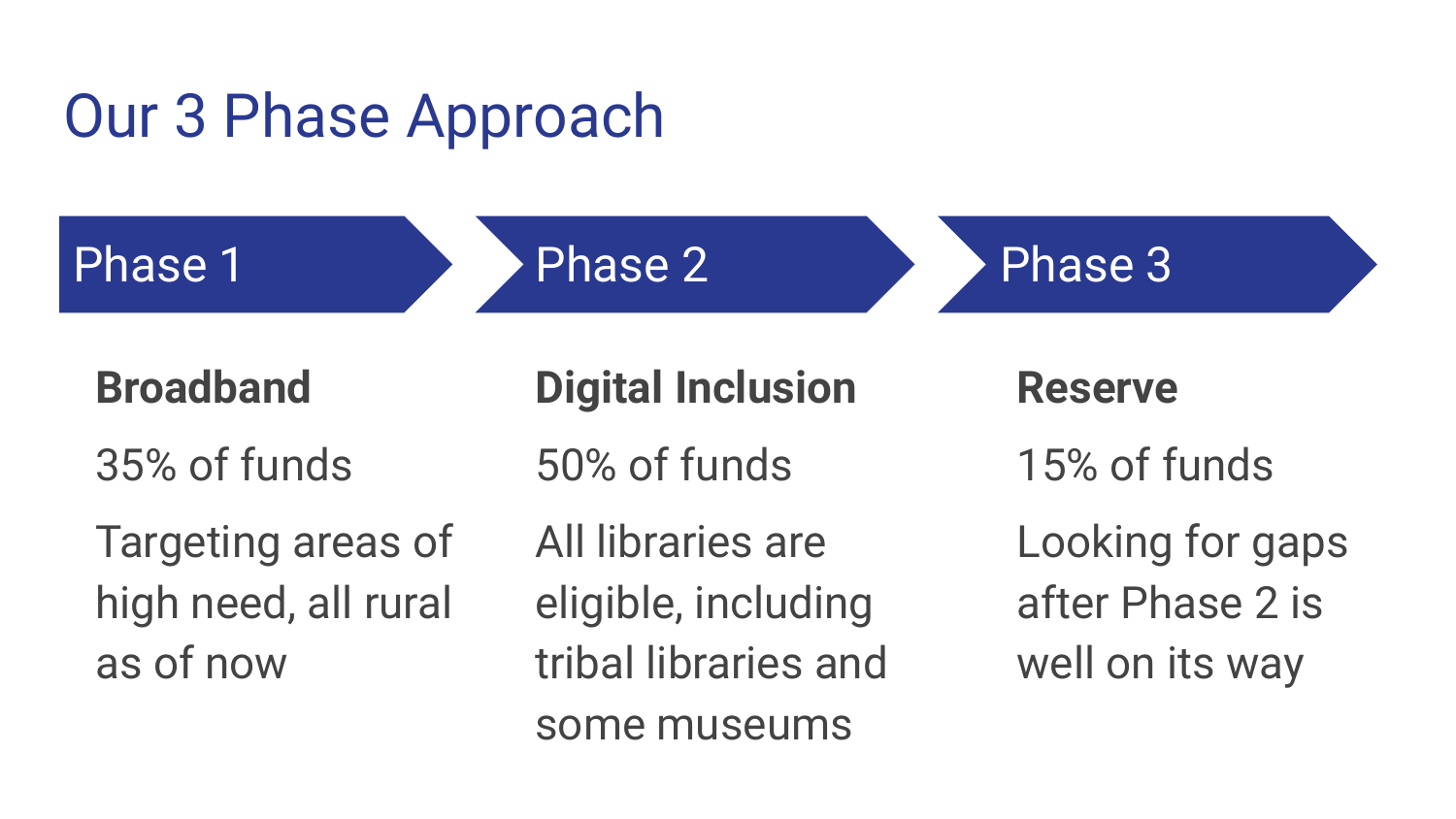### Phase 1

#### Broadband

#### ● 35% of funds

**•** Immediate projects to expand broadband access

- Partner with UETN
- **•** Target high need areas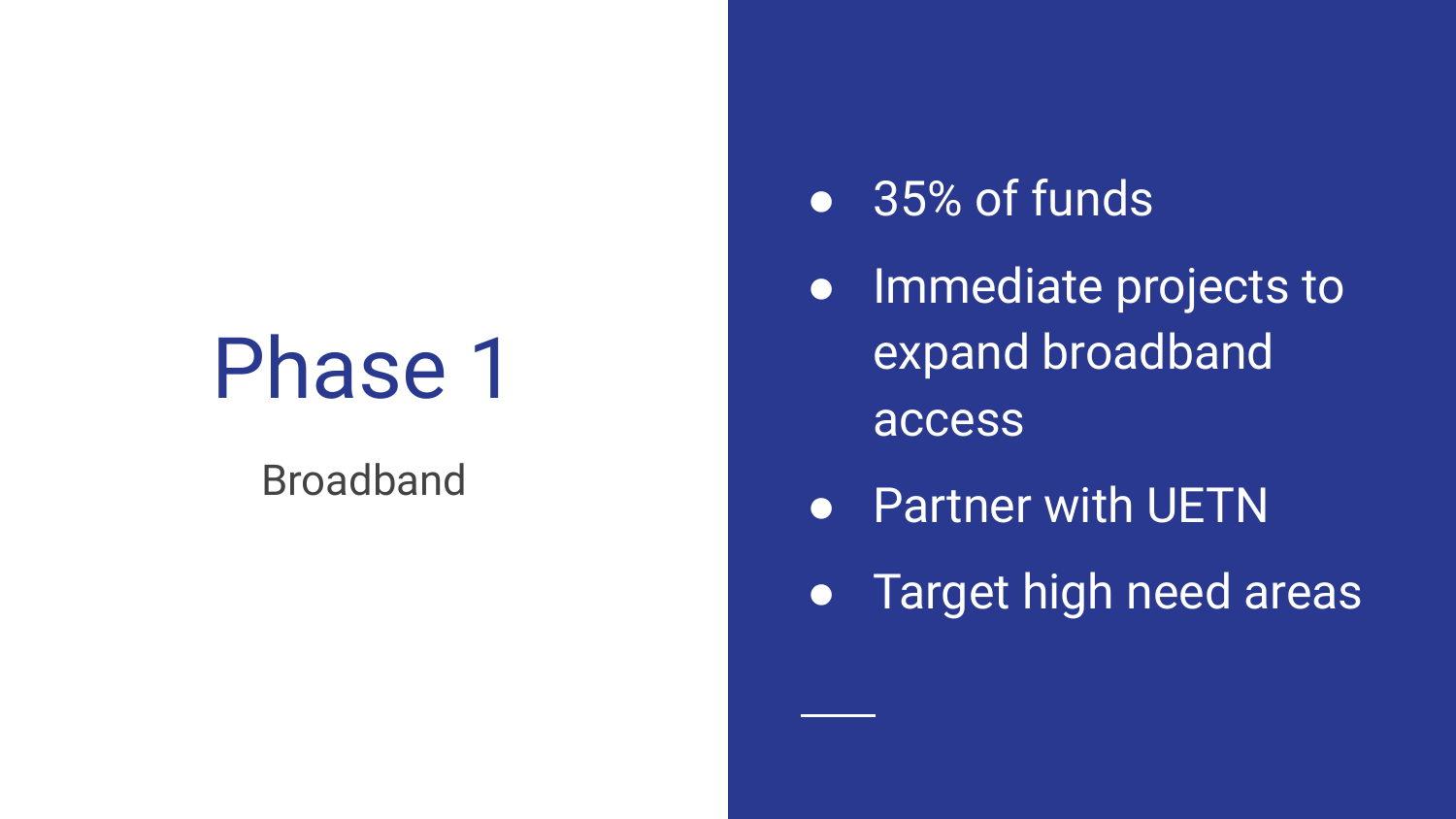# San Juan County Library

Wireless Network

- Fiber connection to Montezuma Creek and Bluff + monthly charge
- Upgraded equipment in all 8 branches
- Remote network management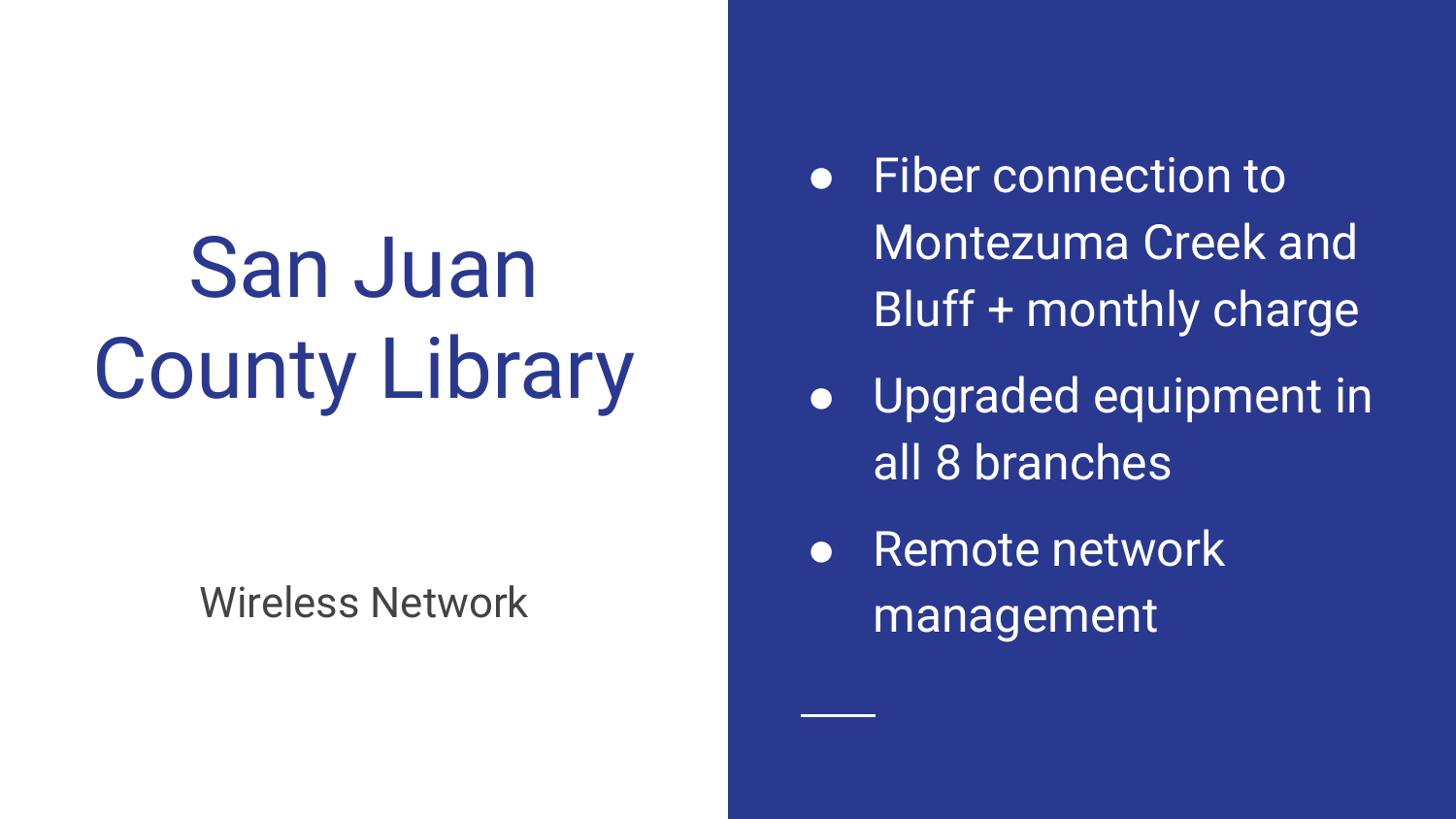Confederated Tribes of the Goshute Reservation

TV Whitespace

- EBS spectrum license
- 3 EBS radios in 3 community locations
- Devices for circulation through tribal library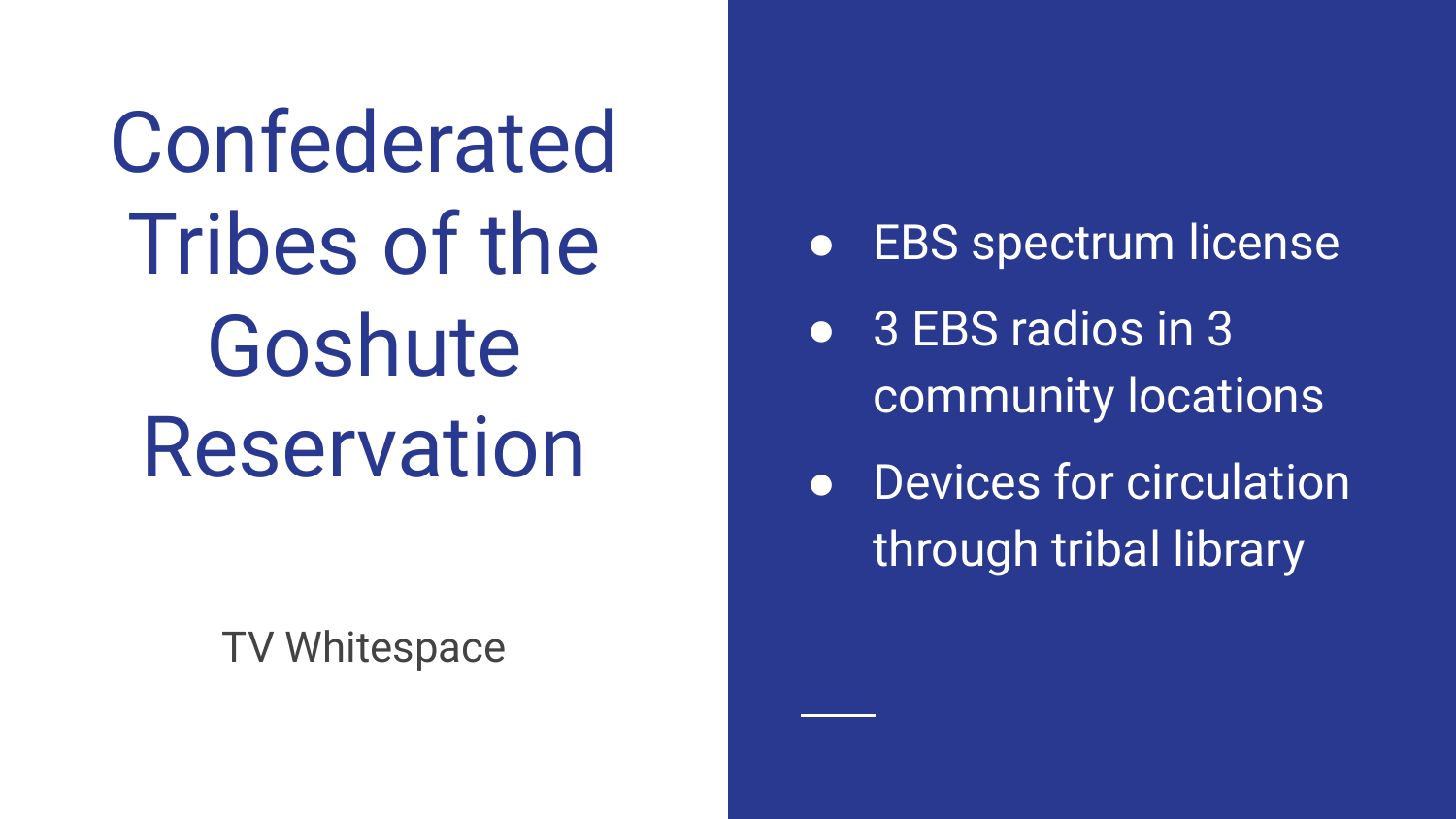# White Mesa

#### Fiber Connection

- Fiber connection at tribal seat
- Upgraded equipment for tribal library's wifi
- Devices for circulation through tribal library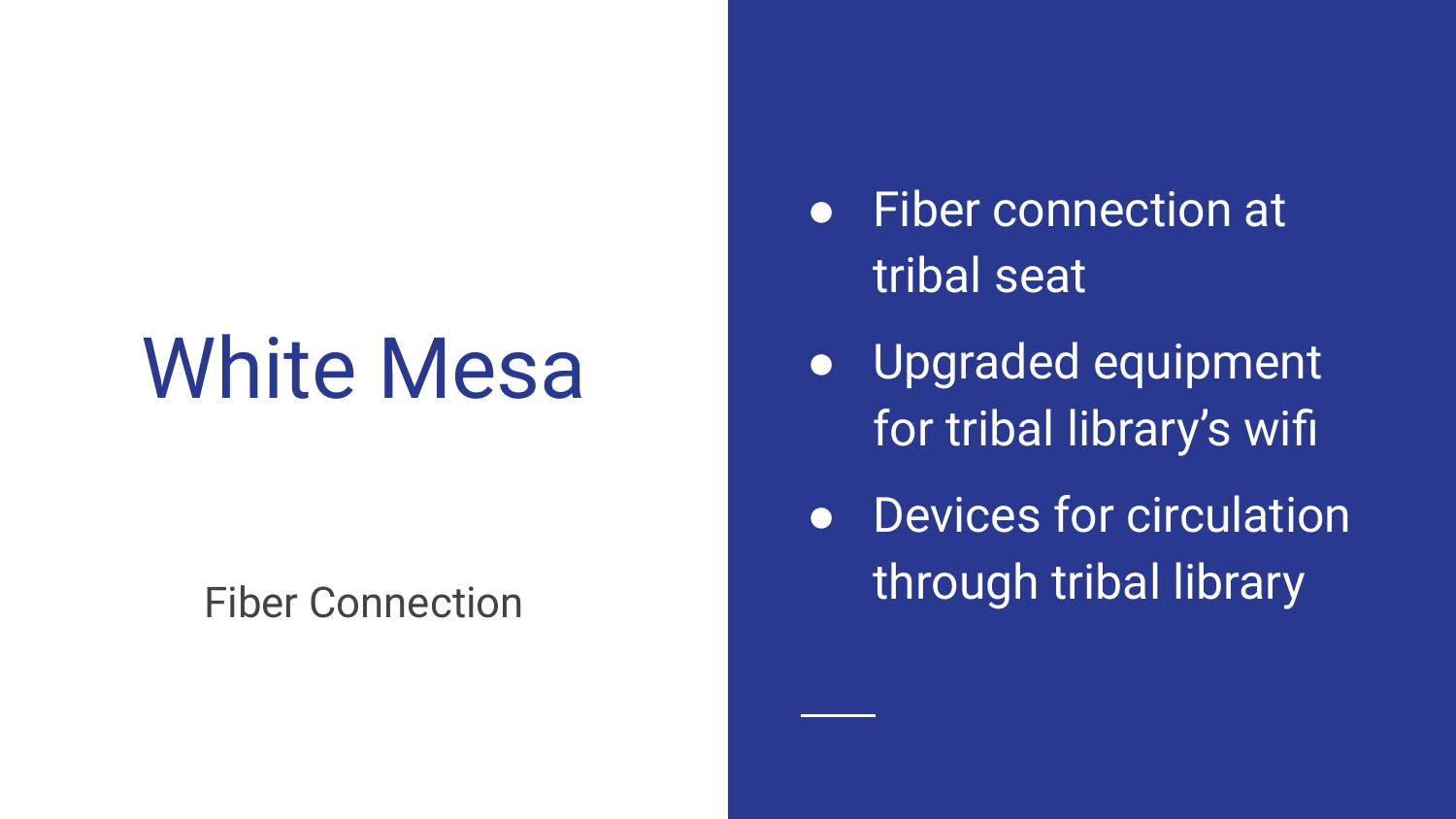## Phase 2

#### Digital Inclusion

#### ● 50% of funds

- **•** Direct grants to public **libraries**
- Competitive grants to libraries and others
- Community driven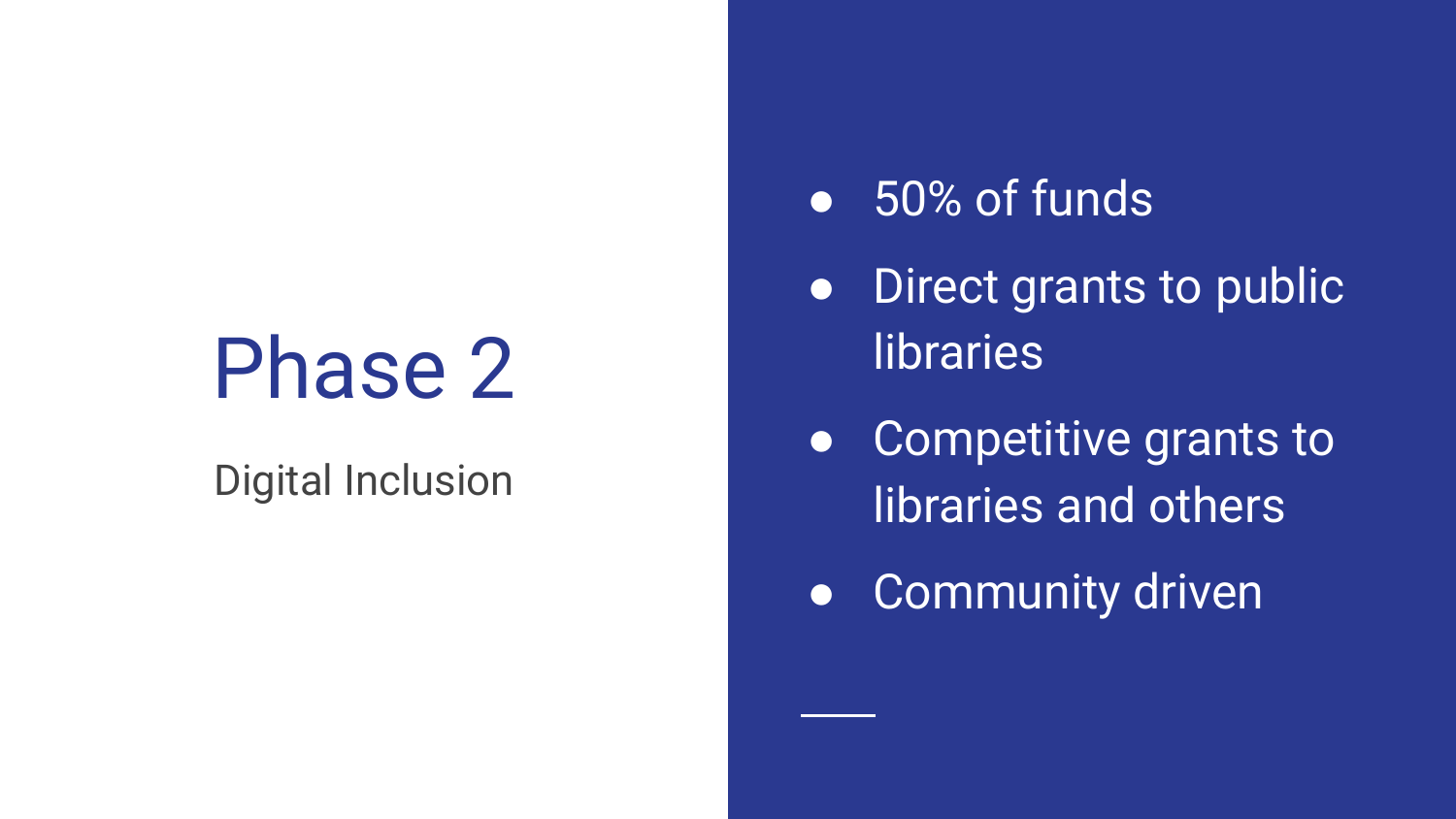# Direct Grants

About \$120,000 of Phase 2 has been distributed to libraries

- Focus on digital inclusion
- Locally designed community specific projects
- *Secondarily* to respond to COVID, but only up to 50% of award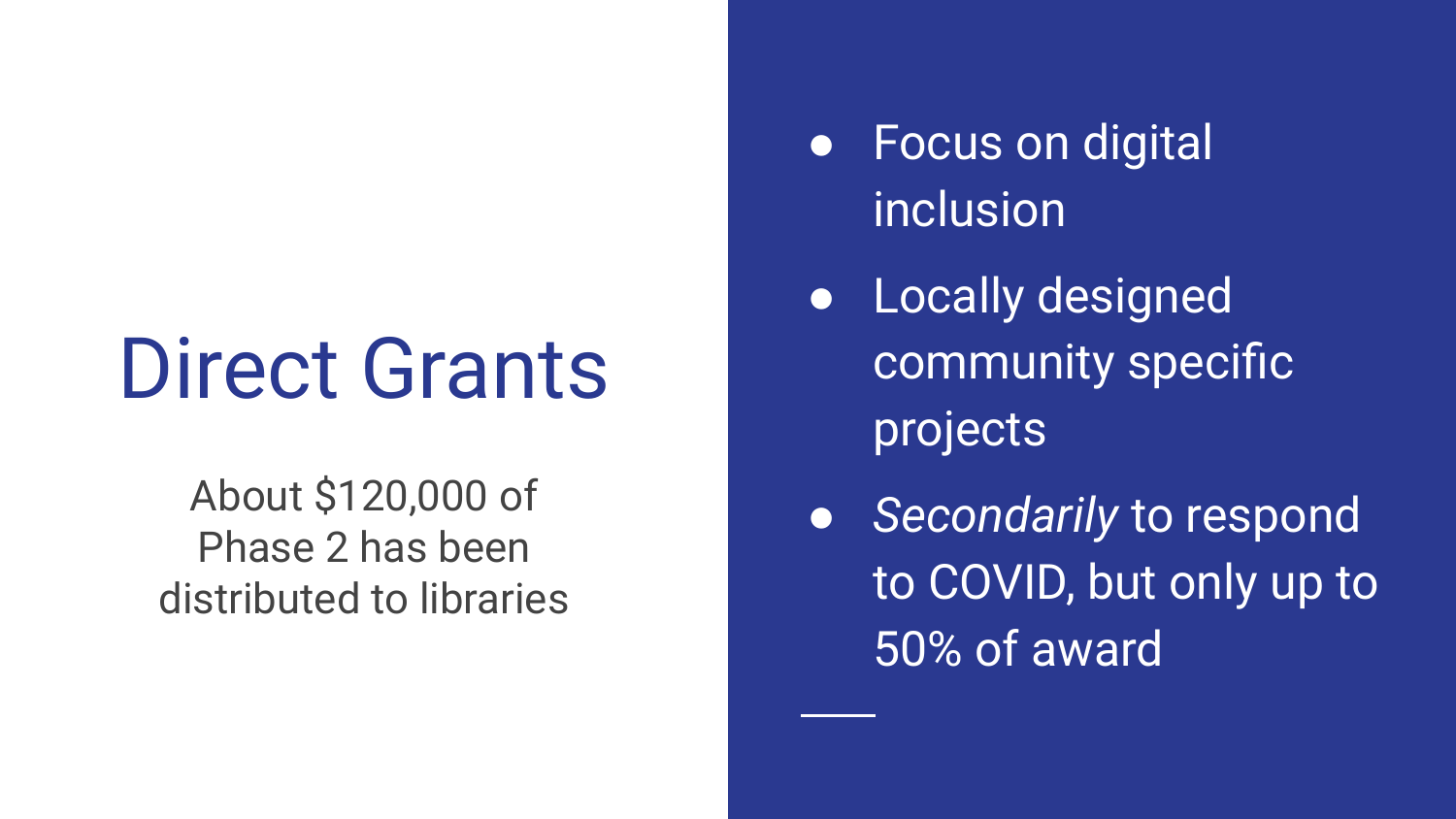**Digital** Inclusion Workshop Series

> Educator: Vikram Ravi

- 1. August: Managers
	- a. Identifying needs, designing DI programs, and responding to COVID with impact
- 2. September: Front line staff
	- a. DI programming, inclusivity, and cultural competencies
- 3. September: Leaders
	- a. Finding partners, long term DI planning, and responding to the digital divide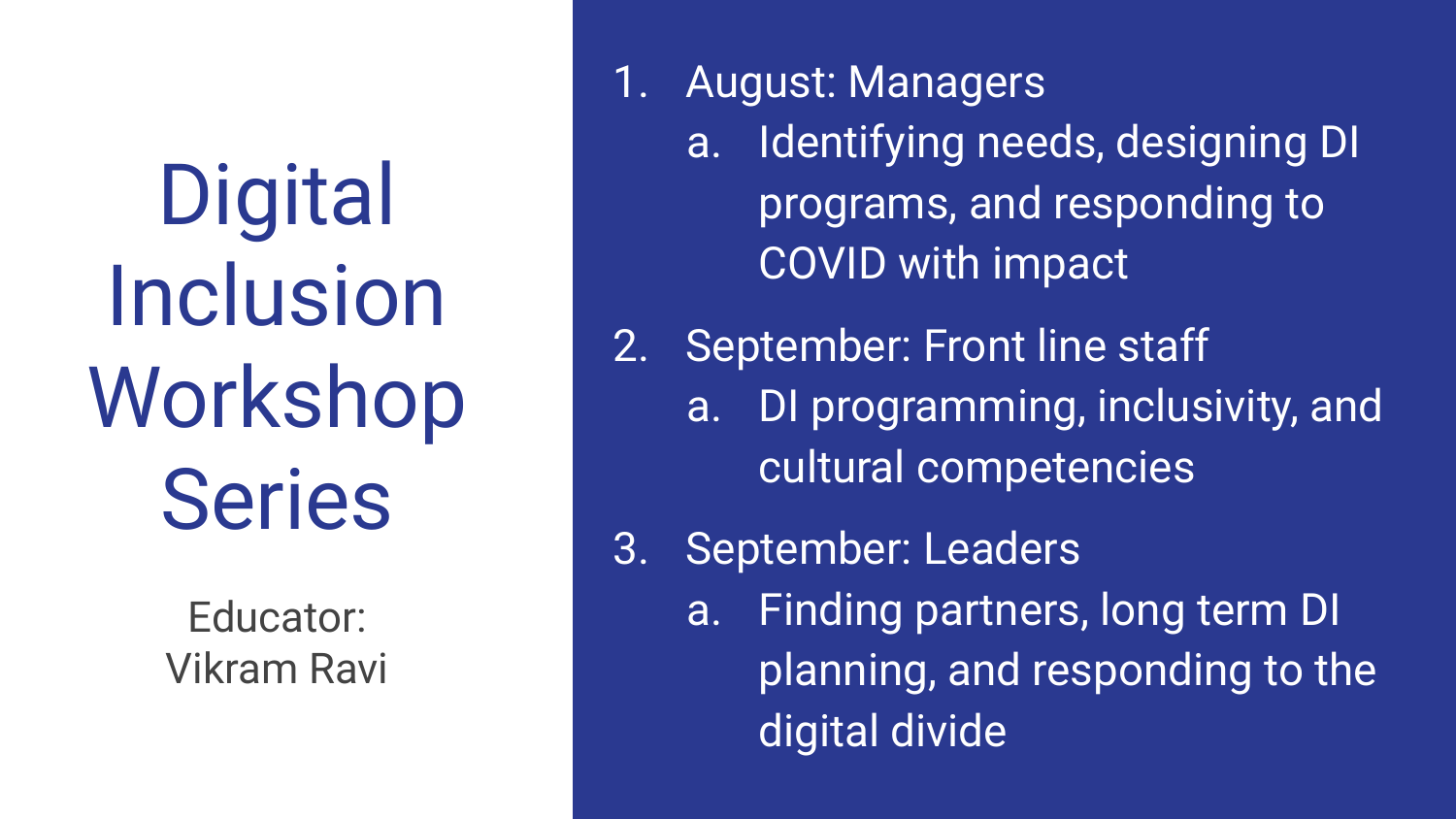### Spending Guidelines



- Devices to enable patrons *or staff*  to participate in the digital world
- Resources, training, etc. to digitally empower people during COVID
- Tools, education, or devices to enable online job hunting and working from home.
- Connectivity expansion in and around the library

### No **No**

- Devices of general interest without specific application to COVID
- Programs or resources not focused on technology or health
- General professional development unrelated to this unique situation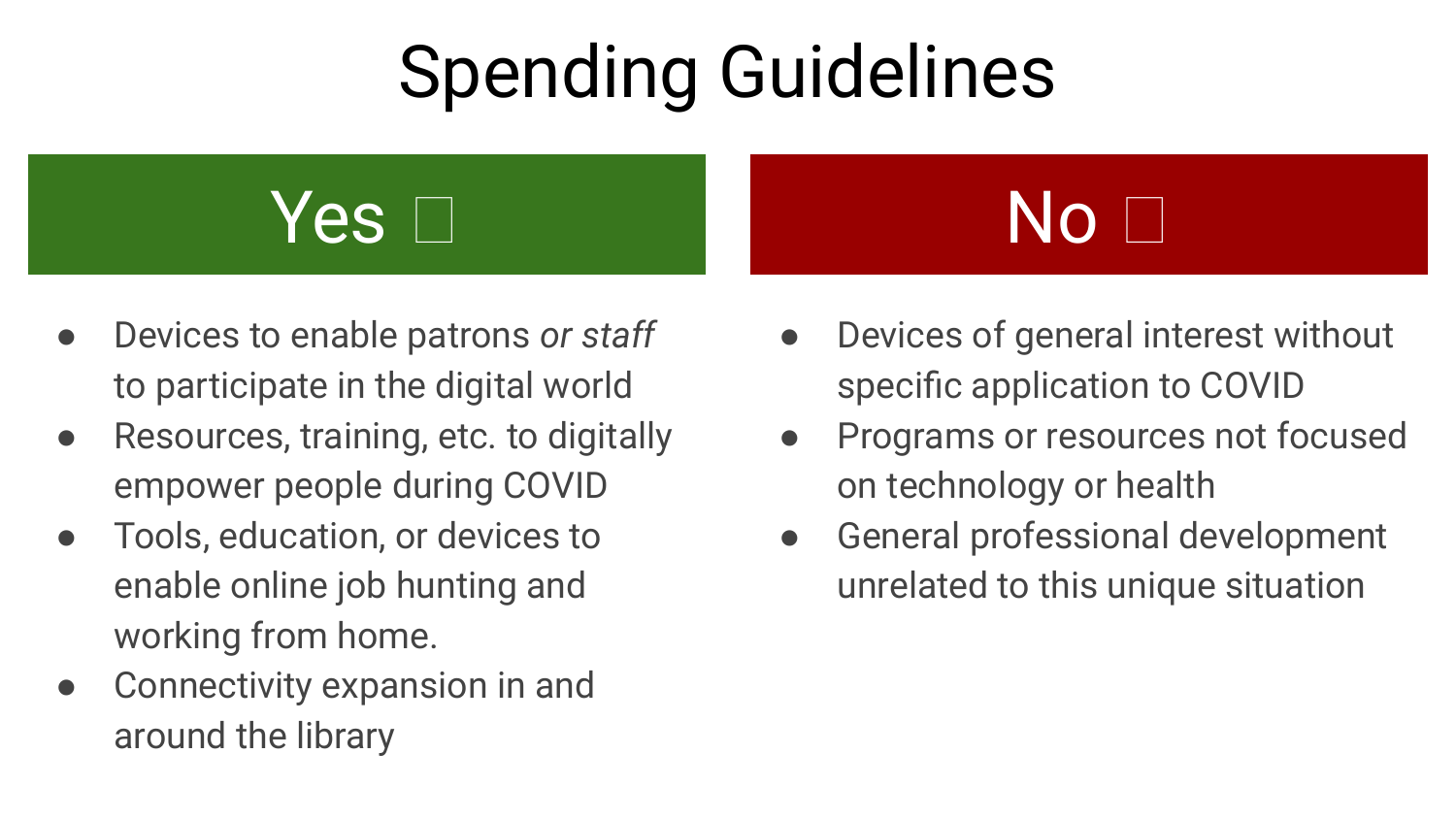# Competitive Grants

About \$30,000 remaining in Phase 2

- Intended for libraries, museums, and community organizations
- Focus on digital inclusion
- May complement previous CARES funds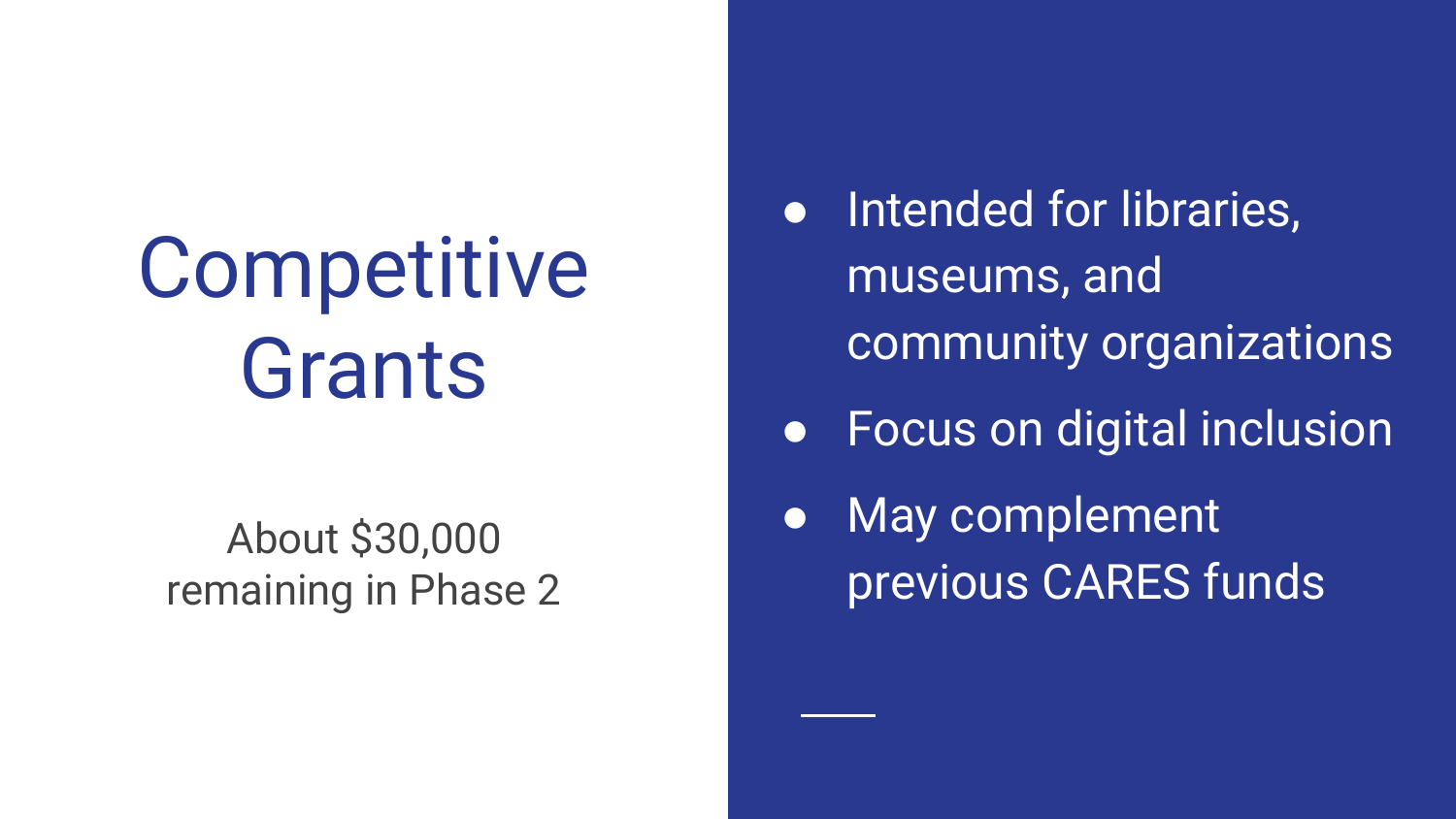### Phase 3

#### Reserve

#### ● 15% of funds

- Likely direct grants to libraries and museums
- Plan remains fluid
- Assess specific needs after libraries launch Phase 2 projects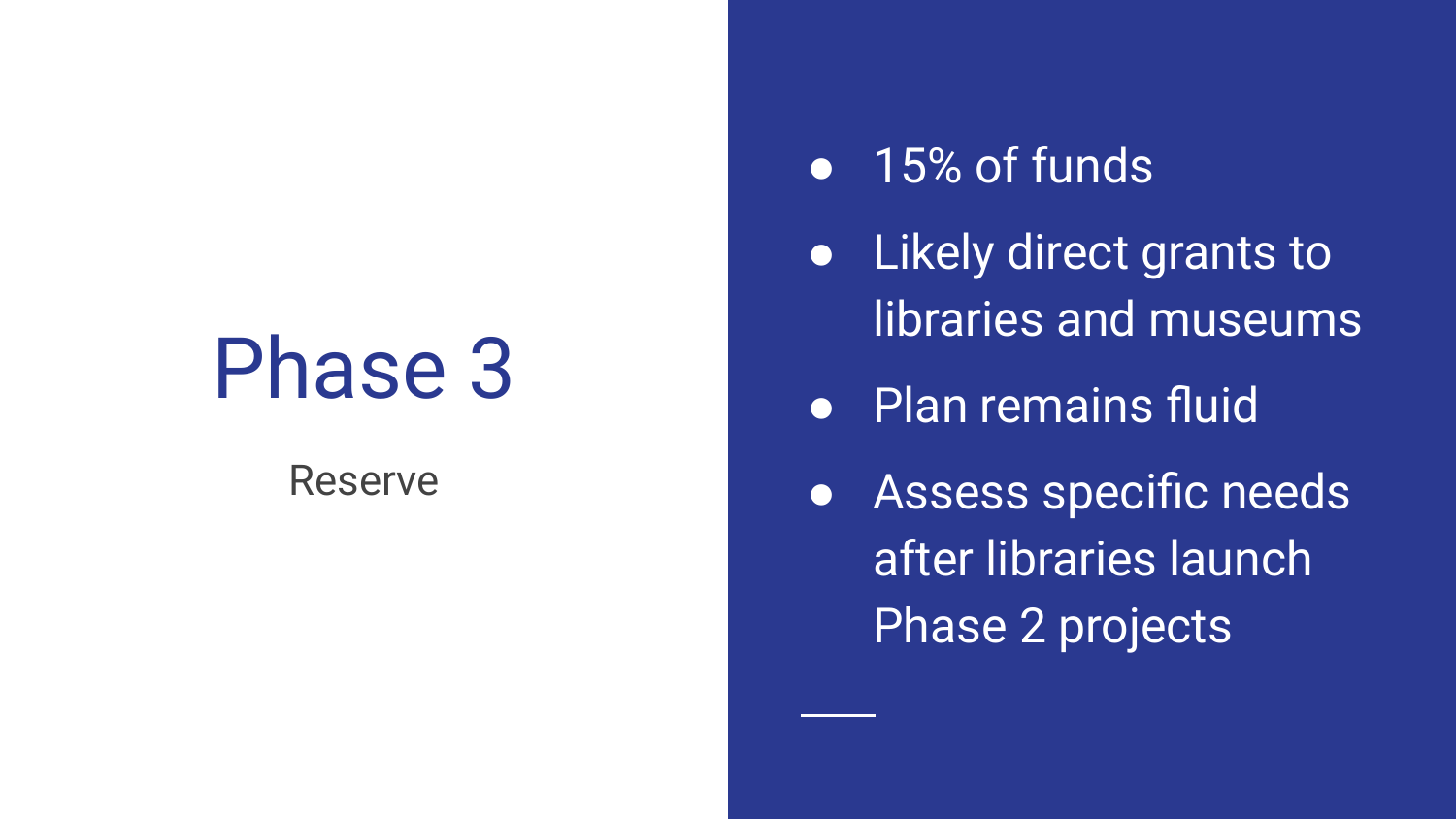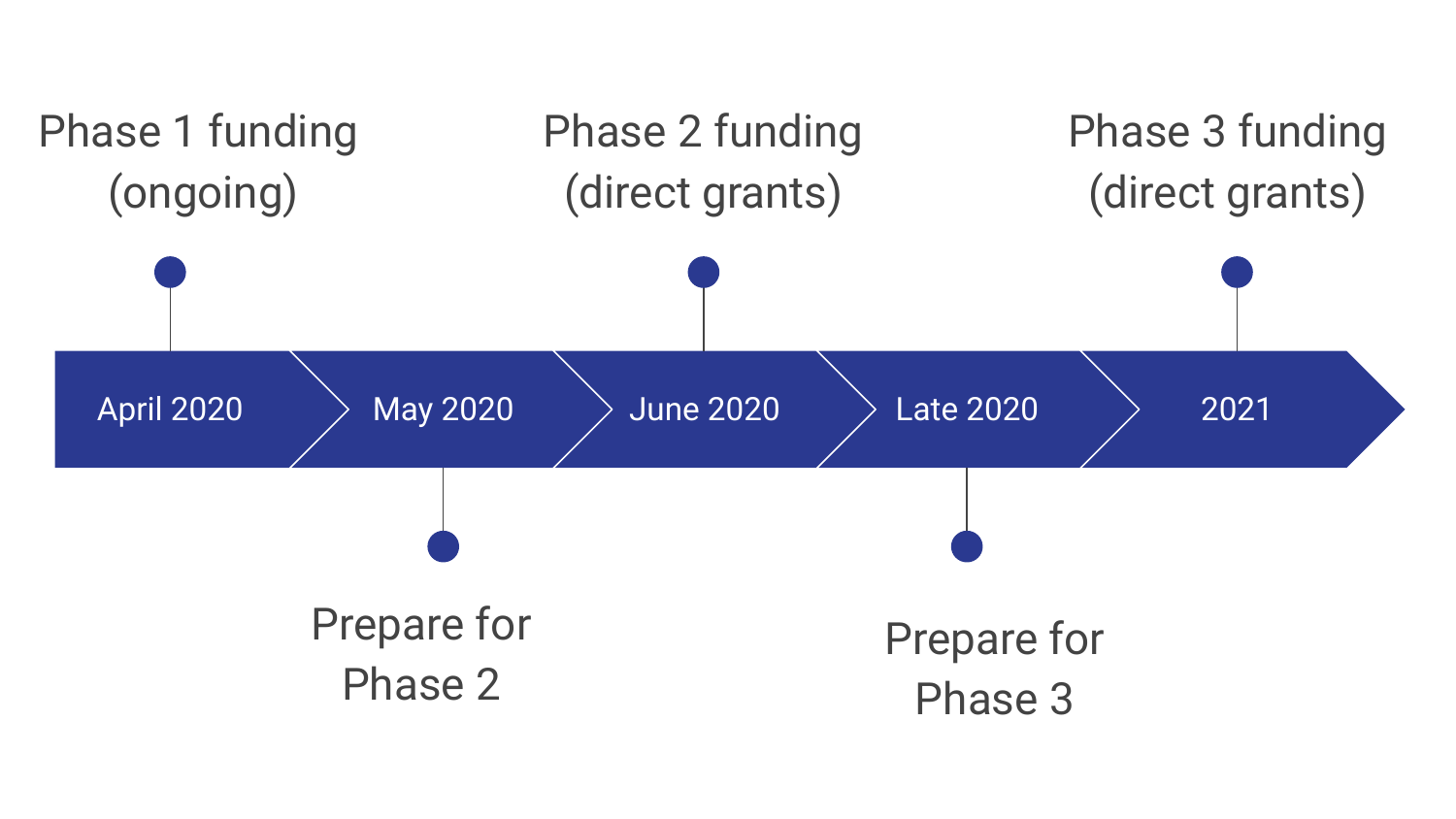### Potential Partnerships

- 1. Connectivity and community support for rural workforce
- 2. In-home school network connectivity for student devices
- 3. Kiosks, lockers, and remote library services to support rural areas
- 4. Expanded device circulation
- 5. Federal and state support for libraries as connectivity hubs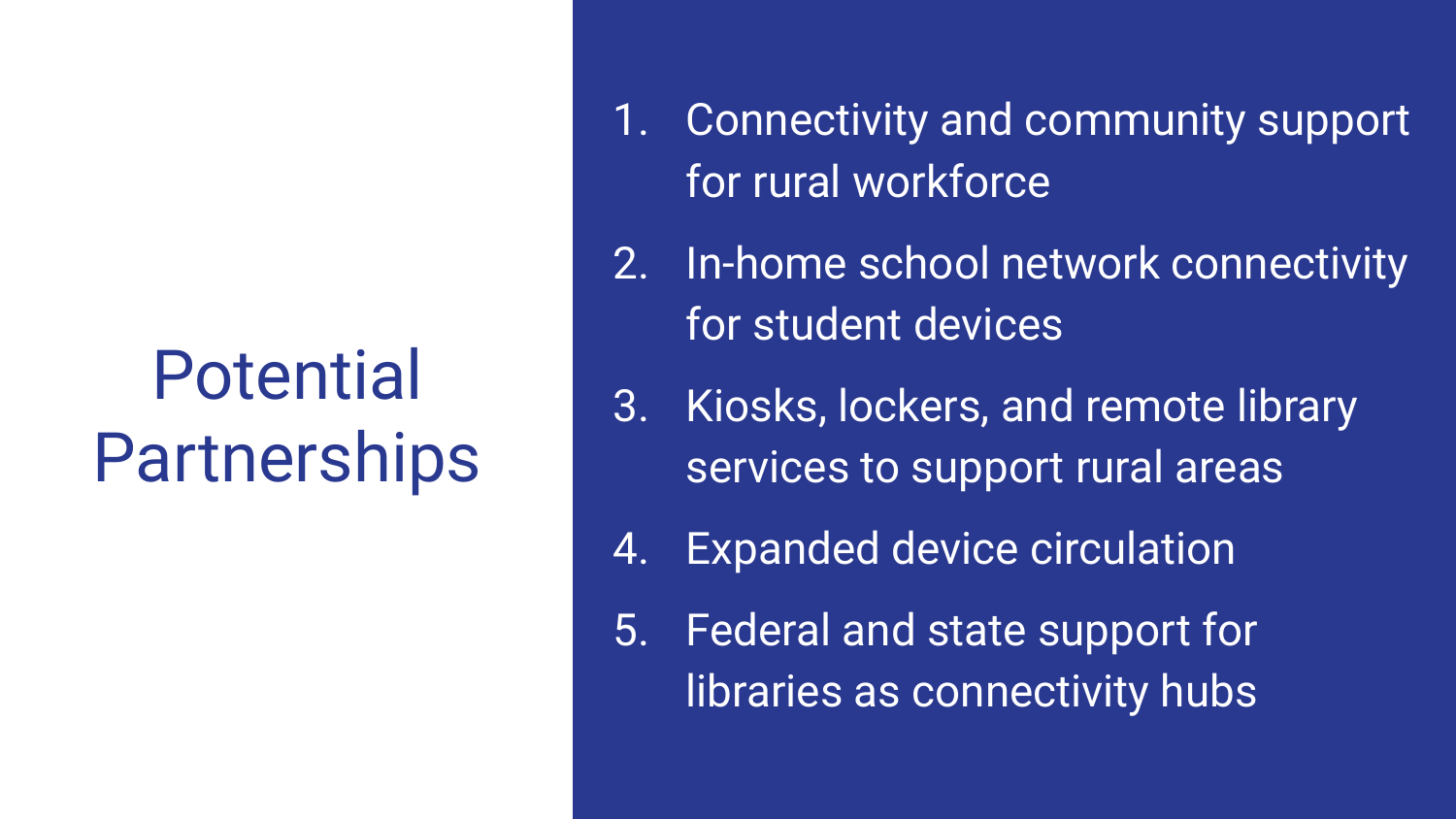### Potential **Stumbling** Blocks

- 1. Infrastructure and space needs
- 2. Digital Inclusion experts to consult with libraries and help build digital inclusion plans for their community
- 3. Support and recurring charges for circulated devices
- 4. FCC restrictions and E-rate